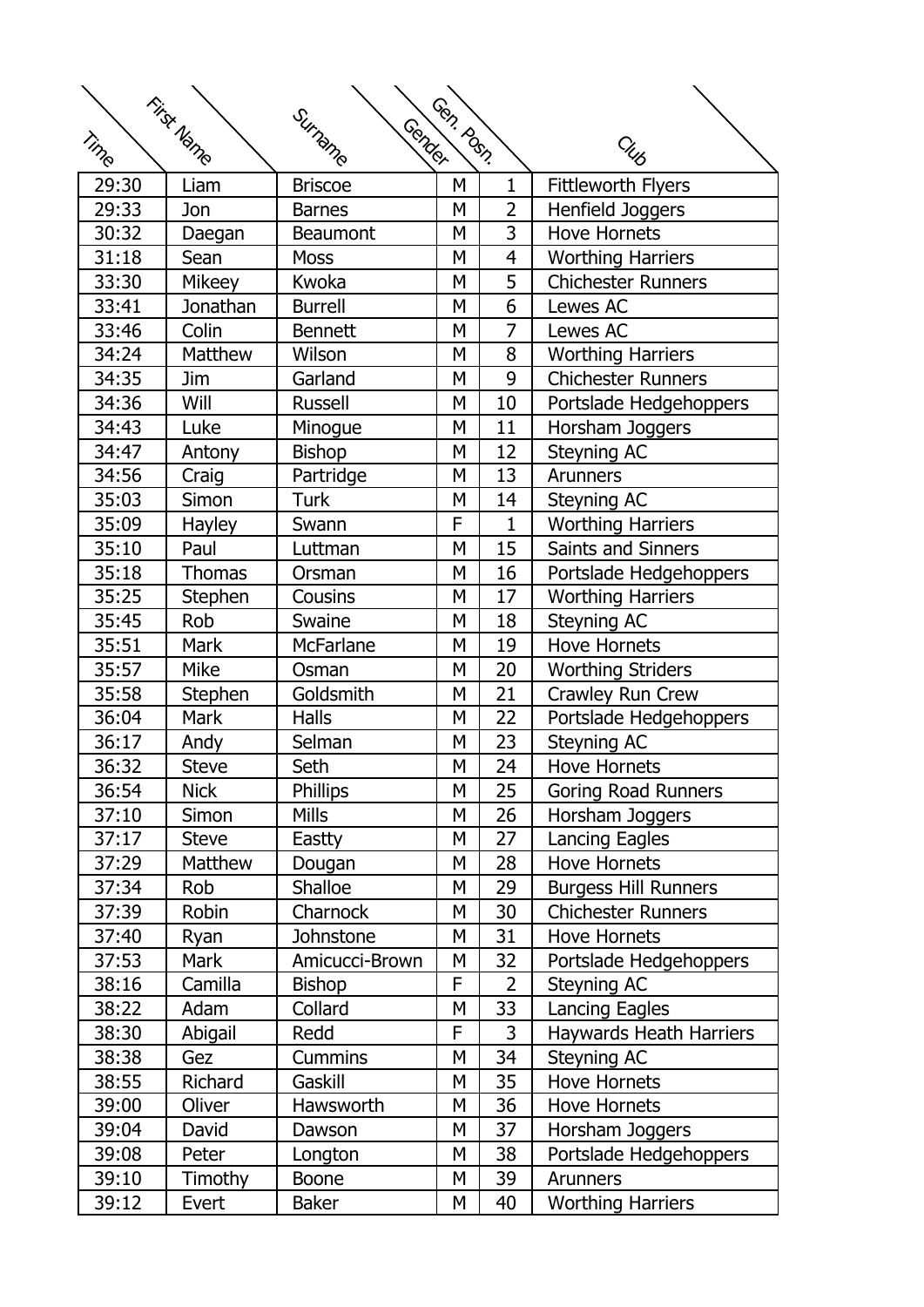| 39:18 | Miriam         | Valencia        | F | $\overline{4}$ | <b>Fittleworth Flyers</b>   |
|-------|----------------|-----------------|---|----------------|-----------------------------|
| 39:21 | Andrew         | Stadden         | M | 41             | <b>Arunners</b>             |
| 39:22 | <b>Jake</b>    | Fletcher        | M | 42             | Steyning AC                 |
| 39:24 | Lydia          | Jordan          | F | 5              | Steyning AC                 |
| 39:25 | Reg            | <b>Shirley</b>  | M | 43             | <b>Goring Road Runners</b>  |
| 39:27 | Dale           | Till            | M | 44             | Arunners                    |
| 39:28 | Helen          | Sida            | F | 6              | Lewes AC                    |
| 39:29 | Rob            | Stanway         | M | 45             | Lewes AC                    |
| 39:30 | Xenia          | Parsons         | F | 7              | <b>Hove Hornets</b>         |
| 39:31 | Paul           | Quinnell        | M | 46             | <b>Fittleworth Flyers</b>   |
| 39:34 | Lee            | Gulliver        | M | 47             | <b>Worthing Harriers</b>    |
| 39:44 | Tim            | <b>Brown</b>    | M | 48             | <b>Chichester Runners</b>   |
| 39:45 | Ben            | Smith           | M | 49             | <b>Hove Hornets</b>         |
| 39:47 | Robert         | Graham          | M | 50             | Worthing Striders           |
| 39:48 | Andrew         | <b>Bishop</b>   | M | 51             | <b>Burgess Hill Runners</b> |
| 39:50 | Josh           | Cable           | M | 52             | <b>Lancing Eagles</b>       |
| 39:56 | Vince          | <b>Shirley</b>  | M | 53             | <b>Goring Road Runners</b>  |
| 39:57 | Tony           | Blayden         | M | 54             | <b>Lancing Eagles</b>       |
| 40:01 | Dave           | <b>Tibbals</b>  | M | 55             | Saints and Sinners          |
| 40:08 | Ian            | Dickinson       | M | 56             | Horsham Joggers             |
| 40:11 | Andrea         | Potter          | F | 8              | <b>Hove Hornets</b>         |
| 40:21 | Martin         | Loose           | M | 57             | <b>Goring Road Runners</b>  |
| 40:29 | Annette        | Maynard         | F | 9              | <b>Burgess Hill Runners</b> |
| 40:31 | <b>Steve</b>   | Jones           | M | 58             | <b>Steyning AC</b>          |
| 40:34 | Ian            | Puttock         | M | 59             | <b>Arunners</b>             |
| 40:42 | Matt           | Honey           | M | 60             | Steyning AC                 |
| 40:47 | Cliff          | Saran           | M | 61             | <b>Hove Hornets</b>         |
| 40:49 | David          | <b>Brand</b>    | M | 62             | <b>Goring Road Runners</b>  |
| 40:50 | Antonio        | Terrano         | M | 63             | Steyning AC                 |
| 40:52 | Huw            | Morris          | M | 64             | Steyning AC                 |
| 40:55 | Dave           | Reading         | M | 65             | <b>Chichester Runners</b>   |
| 41:00 | Paul           | Hurley          | M | 66             | <b>Worthing Striders</b>    |
| 41:02 | <b>Hillary</b> | Pollard         | F | 10             | <b>Chichester Runners</b>   |
| 41:04 | Mike           | Miller          | M | 67             | <b>Hove Hornets</b>         |
| 41:08 | Ed             | Warner          | M | 68             | <b>Fittleworth Flyers</b>   |
| 41:09 | Nadia          | Anderson        | F | 11             | <b>Chichester Runners</b>   |
| 41:14 | Peter          | <b>Barnes</b>   | M | 69             | <b>Hove Hornets</b>         |
| 41:18 | Dan            | Peters          | M | 70             | Hove Hornets                |
| 41:22 | Olivia         | Barr            | F | 12             | Steyning AC                 |
| 41:27 | Ian            | Greenaway       | М | 71             | Saints and Sinners          |
| 41:31 | Carl           | Dowling         | M | 72             | Lewes AC                    |
| 41:36 | <b>Trevor</b>  | <b>Symes</b>    | M | 73             | <b>Burgess Hill Runners</b> |
| 41:46 | Alice          | Kendall         | F | 13             | Lancing Eagles              |
| 41:55 | Clive          | <b>Mills</b>    | M | 74             | Arunners                    |
| 42:02 | Martha         | <b>Matthews</b> | F | 14             | <b>Hove Hornets</b>         |
| 42:06 | Moyra          | Amess           | F | 15             | Steyning AC                 |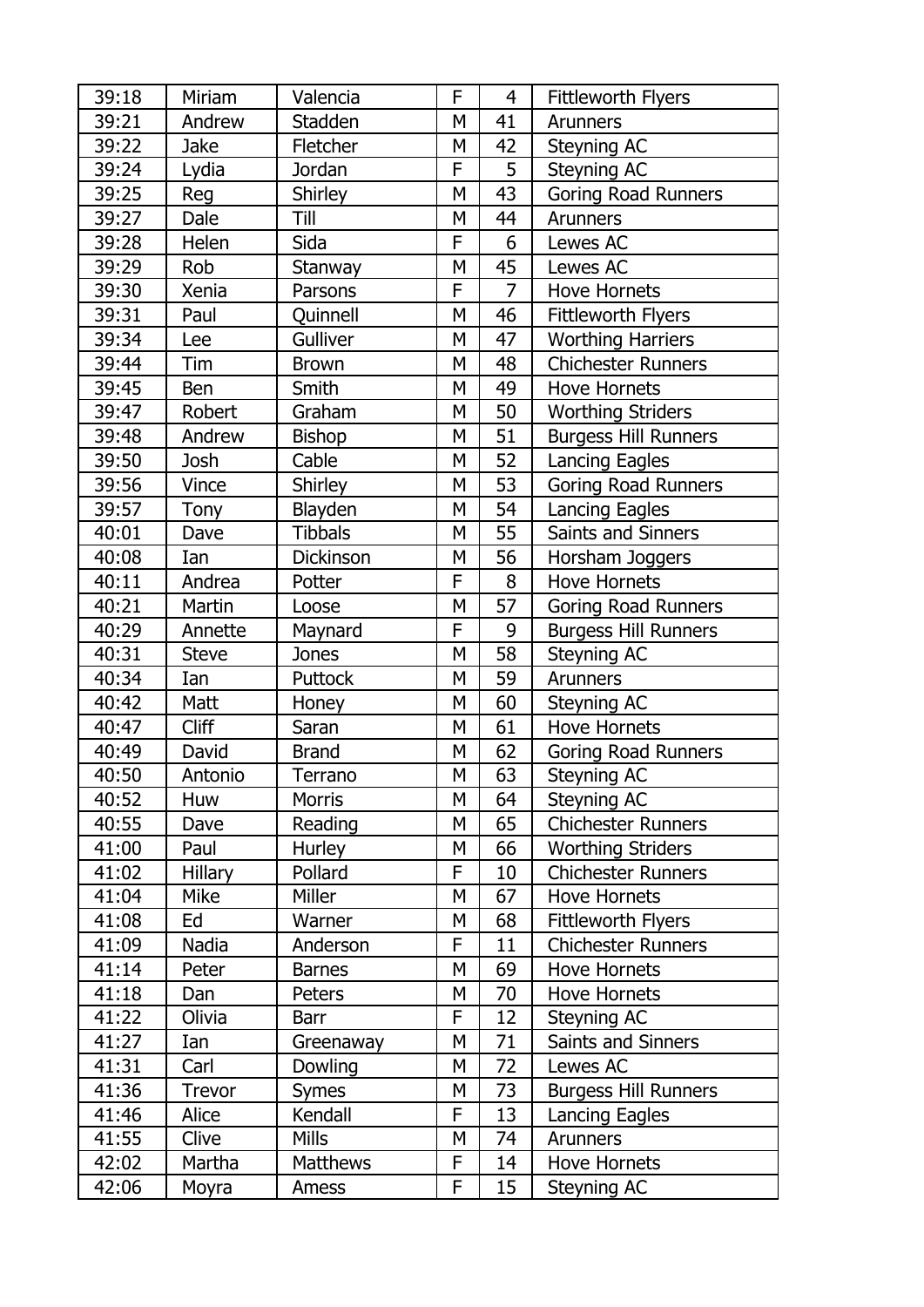| 42:11 | Simon         | <b>Russell</b>  | M | 75     | Portslade Hedgehoppers         |
|-------|---------------|-----------------|---|--------|--------------------------------|
| 42:16 | Sam           | <b>Buckland</b> | M | 76     | Henfield Joggers               |
| 42:19 | <b>Mark</b>   | Lavender        | M | 77     | <b>Saints and Sinners</b>      |
| 42:41 | <b>James</b>  | Smyth           | M | 78     | <b>Haywards Heath Harriers</b> |
| 42:48 | Janice        | Lockyer         | F | 16     | <b>Worthing Harriers</b>       |
| 43:03 | Dominic       | Osman-Allu      | M | 79     | Lewes AC                       |
| 43:22 | Linda         | Tombs           | F | 17     | <b>Fittleworth Flyers</b>      |
| 43:26 | Delphine      | Penning         | F | 18     | Steyning AC                    |
| 43:35 | Simone        | Cuthbert        | F | 19     | Lancing Eagles                 |
| 43:42 | <b>Mark</b>   | Tyler           | M | 80     | Steyning AC                    |
| 43:47 | Peter         | Dunne           | M | 81     | <b>Chichester Runners</b>      |
| 43:54 | John          | Little          | M | 82     | <b>Lancing Eagles</b>          |
| 43:56 | <b>Rick</b>   | Donoghue        | M | 83     | <b>Arunners</b>                |
| 44:06 | Gerard        | <b>Dummett</b>  | M | 84     | Lewes AC                       |
| 44:07 | Simonetta     | D'arienzo-Cole  | F | 20     | Steyning AC                    |
| 44:08 | Victoria      | Cousins         | F | 21     | <b>Worthing Harriers</b>       |
| 44:09 | Lesley        | Tugwell         | F | 22     | <b>Worthing Harriers</b>       |
| 44:13 | <b>Terry</b>  | Avey            | M | 85     | Portslade Hedgehoppers         |
| 44:15 | Natasha       | <b>Sparks</b>   | F | 23     | <b>Goring Road Runners</b>     |
| 44:20 | Carla         | Price           | F | 24     | <b>Steyning AC</b>             |
| 44:25 | Ian           | Wilby           | M | 86     | <b>Worthing Striders</b>       |
| 44:28 | Sue           | Ford-Dunn       | F | 25     | Steyning AC                    |
| 44:46 | Peter         | Loose           | M | 87     | <b>Goring Road Runners</b>     |
| 44:48 | Sarah         | Stanbridge      | F | 26     | Saints and Sinners             |
| 44:50 | Luisa         | Giammattei      | F | 27     | <b>Goring Road Runners</b>     |
| 44:55 | John          | Palmer          | M | 88     | <b>Burgess Hill Runners</b>    |
| 45:02 | Julian        | Pringle         | M | 89     | <b>Fittleworth Flyers</b>      |
| 45:05 | Rob           | Elliot          | M | $90\,$ | <b>Arunners</b>                |
| 45:07 | <b>Steve</b>  | Collins         | M | 91     | Steyning AC                    |
| 45:08 | Penelope      | <b>Barron</b>   | F | 28     | Horsham Joggers                |
| 45:20 | <b>Brian</b>  | Mason           | M | 92     | Steyning AC                    |
| 45:24 | Andrew        | Wright          | M | 93     | Horsham Joggers                |
| 45:29 | Catherine     | <b>Bradley</b>  | F | 29     | <b>Hove Hornets</b>            |
| 45:30 | Matt          | <b>Saunders</b> | M | 94     | <b>Goring Road Runners</b>     |
| 45:34 | David         | Hodgkin         | M | 95     | Henfield Joggers               |
| 45:35 | Phil          | Gale            | M | 96     | Portslade Hedgehoppers         |
| 45:38 | Catherine     | <b>Betts</b>    | F | 30     | <b>Chichester Runners</b>      |
| 45:39 | Tony          | Pearce          | M | 97     | <b>Worthing Striders</b>       |
| 45:41 | <b>Nick</b>   | Jackson-Smith   | М | 98     | <b>Hove Hornets</b>            |
| 45:43 | Miyu          | Stephenson      | F | 31     | Saints and Sinners             |
| 45:50 | Richard       | <b>Barron</b>   | M | 99     | Horsham Joggers                |
| 45:51 | Kirstie       | Hedger          | F | 32     | Horsham Joggers                |
| 45:52 | Luke          | Taylor          | M | 100    | Saints and Sinners             |
| 45:57 | <b>Juliet</b> | <b>Starbuck</b> | F | 33     | Steyning AC                    |
| 46:06 | Fiona         | Pearce          | F | 34     | <b>Arunners</b>                |
| 46:11 | Aliki         | Hiestermann     | F | 35     | <b>Lancing Eagles</b>          |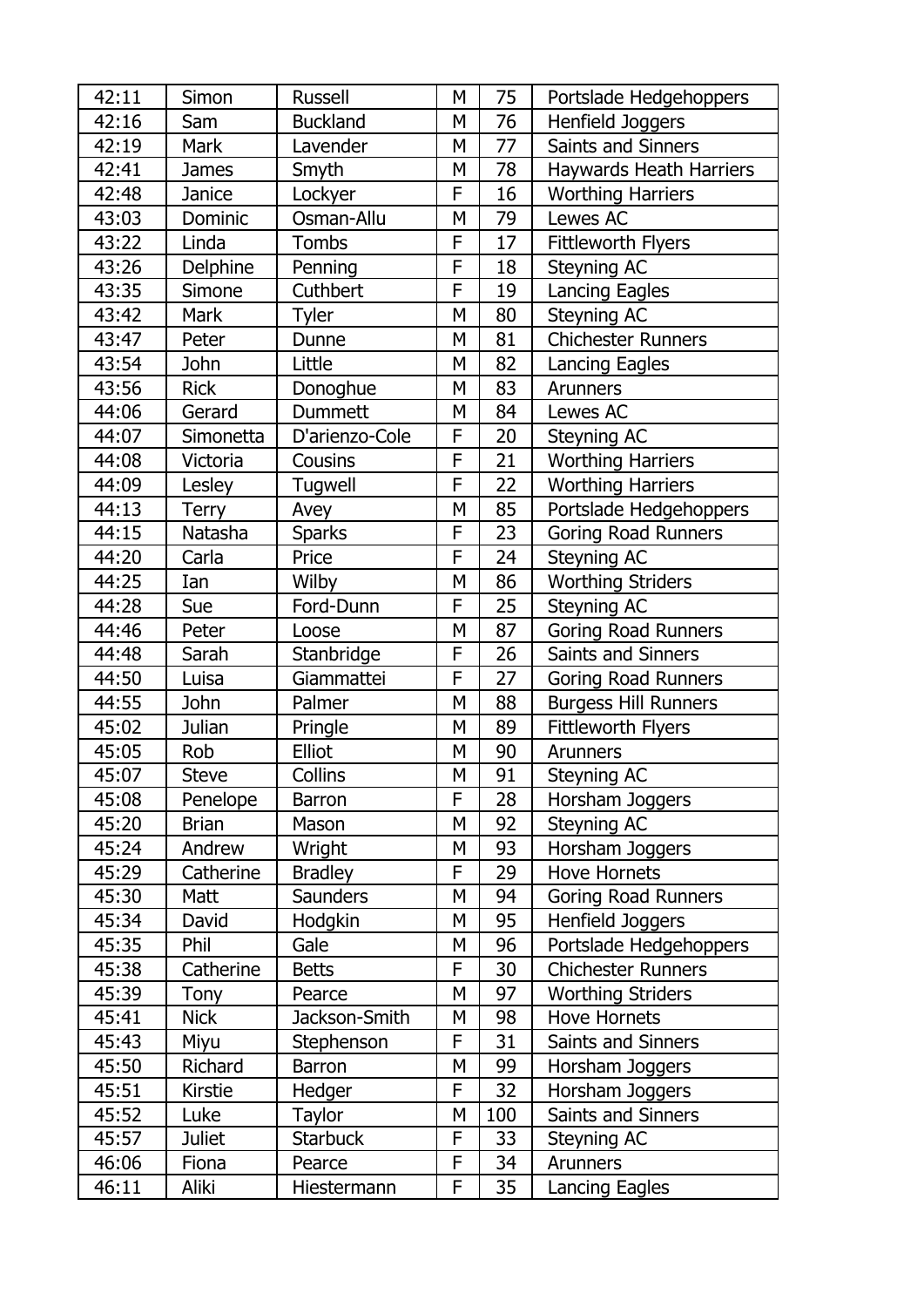| 46:12 | Richard        | Light           | M         | 101 | <b>Burgess Hill Runners</b>    |
|-------|----------------|-----------------|-----------|-----|--------------------------------|
| 46:32 | <b>Mike</b>    | Gibbons         | M         | 102 | Portslade Hedgehoppers         |
| 46:38 | John           | Turley          | M         | 103 | <b>Worthing Striders</b>       |
| 46:42 | Antonia        | <b>Boxall</b>   | F         | 36  | <b>Burgess Hill Runners</b>    |
| 46:49 | Tom            | <b>Blaylock</b> | M         | 104 | <b>Chichester Runners</b>      |
| 46:54 | Hugh           | St John         | M         | 105 | Lewes AC                       |
| 46:58 | Ed             | Wheeler         | M         | 106 | <b>Saints and Sinners</b>      |
| 47:08 | Kevin          | Stephenson      | M         | 107 | Saints and Sinners             |
| 47:16 | Ginette        | Price           | F         | 37  | <b>Hove Hornets</b>            |
| 47:20 | Sally          | <b>Symes</b>    | F         | 38  | <b>Burgess Hill Runners</b>    |
| 47:38 | Anthony        | Seddon          | M         | 108 | Portslade Hedgehoppers         |
| 47:39 | Elaine         | Cruttenden      | F         | 39  | <b>Chichester Runners</b>      |
| 47:41 | Jon            | <b>Brook</b>    | M         | 109 | Steyning AC                    |
| 47:45 | <b>Nic</b>     | <b>Jolly</b>    | F         | 40  | <b>Chichester Runners</b>      |
| 47:57 | Matthew        | Horne           | M         | 110 | Horsham Joggers                |
| 48:03 | Sarah          | Hamilton        | F         | 41  | <b>Haywards Heath Harriers</b> |
| 48:12 | Paula          | Wallace         | F         | 42  | <b>Goring Road Runners</b>     |
| 48:21 | Jane           | Schofield       | F         | 43  | <b>Hove Hornets</b>            |
| 48:22 | <b>Jennie</b>  | Wylie           | F         | 44  | <b>Hove Hornets</b>            |
| 48:24 | <b>Tracey</b>  | Lockyear        | F         | 45  | <b>Chichester Runners</b>      |
| 48:53 | Alison         | Milborrow       | F         | 46  | Steyning AC                    |
| 49:03 | Ben            | Walsh           | M         | 111 | Portslade Hedgehoppers         |
| 49:15 | <b>Theresa</b> | Howard          | F         | 47  | <b>Hove Hornets</b>            |
| 49:20 | Miranda        | Morley          | F         | 48  | Horsham Joggers                |
| 49:22 | Martin         | Smith           | M         | 112 | <b>Goring Road Runners</b>     |
| 49:27 | <b>Thomas</b>  | Peel-Yates      | M         | 113 | <b>Burgess Hill Runners</b>    |
| 49:32 | Sarah          | <b>Saunders</b> | F         | 49  | <b>Goring Road Runners</b>     |
| 49:33 | Himanshu       | Patel           | ${\sf M}$ | 114 | <b>Arunners</b>                |
| 49:34 | Claire         | <b>Holding</b>  | F         | 50  | Steyning AC                    |
| 49:39 | <b>Chris</b>   | Page            | M         | 115 | <b>Burgess Hill Runners</b>    |
| 49:44 | Ian            | <b>Hughes</b>   | M         | 116 | <b>Lancing Eagles</b>          |
| 49:46 | Tim            | Kimber          | M         | 117 | <b>Lancing Eagles</b>          |
| 49:48 | Mary           | Freestone       | F         | 51  | Saints and Sinners             |
| 50:17 | Iain           | Campbell        | M         | 118 | Horsham Joggers                |
| 50:26 | Michelle       | <b>Duplock</b>  | F         | 52  | <b>Hove Hornets</b>            |
| 50:44 | Abbi           | O'Neill         | F         | 53  | Arunners                       |
| 50:46 | Karen          | Harvey          | F         | 54  | <b>Burgess Hill Runners</b>    |
| 51:08 | Karen          | Weller          | F         | 55  | <b>Hove Hornets</b>            |
| 51:10 | <b>Beverly</b> | Sheridan        | F         | 56  | Portslade Hedgehoppers         |
| 51:14 | <b>Bryan</b>   | Darney          | M         | 119 | <b>Goring Road Runners</b>     |
| 51:28 | George         | Wotton          | M         | 120 | <b>Burgess Hill Runners</b>    |
| 51:54 | Richard        | Rudd            | M         | 121 | Lewes AC                       |
| 51:57 | Duncan         | <b>Toms</b>     | M         | 122 | Arunners                       |
| 52:08 | Scott          | Chinchen        | M         | 123 | Steyning AC                    |
| 52:21 | Jeremy         | Harrison        | M         | 124 | <b>Chichester Runners</b>      |
| 52:44 | Sue            | <b>Baker</b>    | F         | 57  | <b>Chichester Runners</b>      |